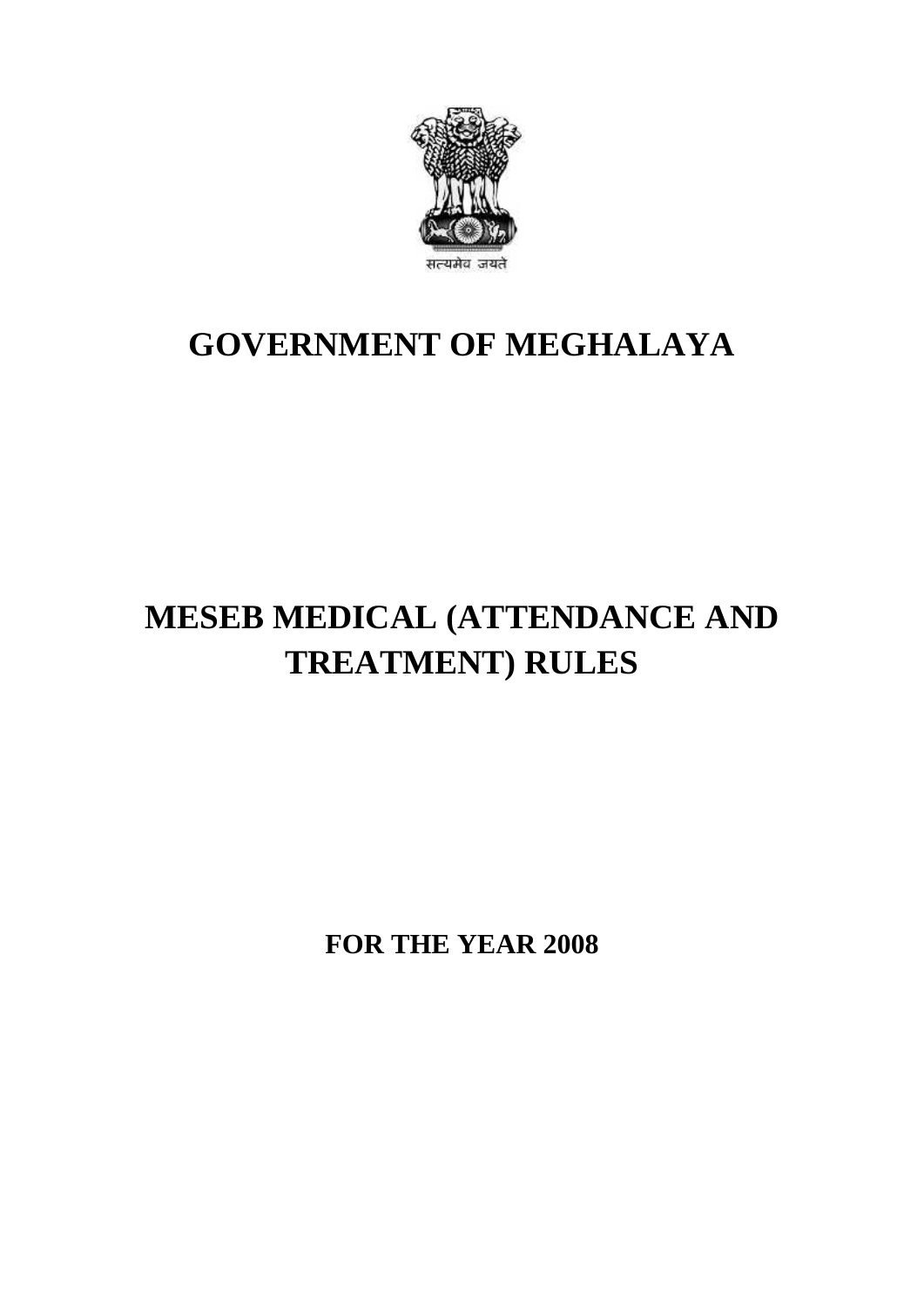# MEGHALAYA STATE ELECTRICITY BOARD *BOARD SECRETARIAT* LUMJINGSHAI SHILLONG

The 30<sup>th</sup> November, 2009

**No. MeSEB/GA.II/101/2006/80.** – In exercise of the powers conferred under Section 79 (c) of the Electricity (Supply) Act, 1948, the MeSEB is pleased to make the MeSEB Medical (Attendance & Treatment) Rules, 2008.

# 1. **SHORT TITLE AND COMMENCEMENT**:-

(c) of the Electricity (Suppry) Act, 1946, the MeSEB is pleased to flake the MeSEB<br>dical (Attendance & Treatment) Rules, 2008.<br>These rules may be called the <u>MeSEB Medical (Attendance and Treatment) Rules, 2008</u><br>They shall Gazette.

# 2. **APPLICATION**:-

These rules shall apply to all regular employees of the Board and their families as defined in Section 3 while they are on duty or on leave or under suspension or on deputation to the Board, and Board's pensioners and their spouses only.

# 3. **DEFINITIONS**:-

(a) The Board means "The Meghalaya State Electricity Board" Or it successor.

- (b) "Employee" means an employee in service and pensions of the Board but does not include a person appointed on daily wage or contract basis.
- 
- (c) "Management" means the Management of the Board.<br>
(d) "Family" means the family of the Board's employee consi<br>
(i) Wife or husband, as the case may be. (d) "Family" means the family of the Board's employee consisting of:-
	-
	- (i) Wife or husband, as the case may be.<br>
	(ii) Parents ordinarily residing with and wholly dependent on the Board's employee, and (ii) Parents ordinarily residing with and wholly dependent on the Board's employee, and<br>
	(iii) Non-earning sons upto the age of 25 years and non-earning unmarried<br>
	daughters upto the age of 25 years. Parents ordinarily residing with<br>employee, and<br>Non-earning sons upto the age<br>daughters upto the age of 25 years.
	-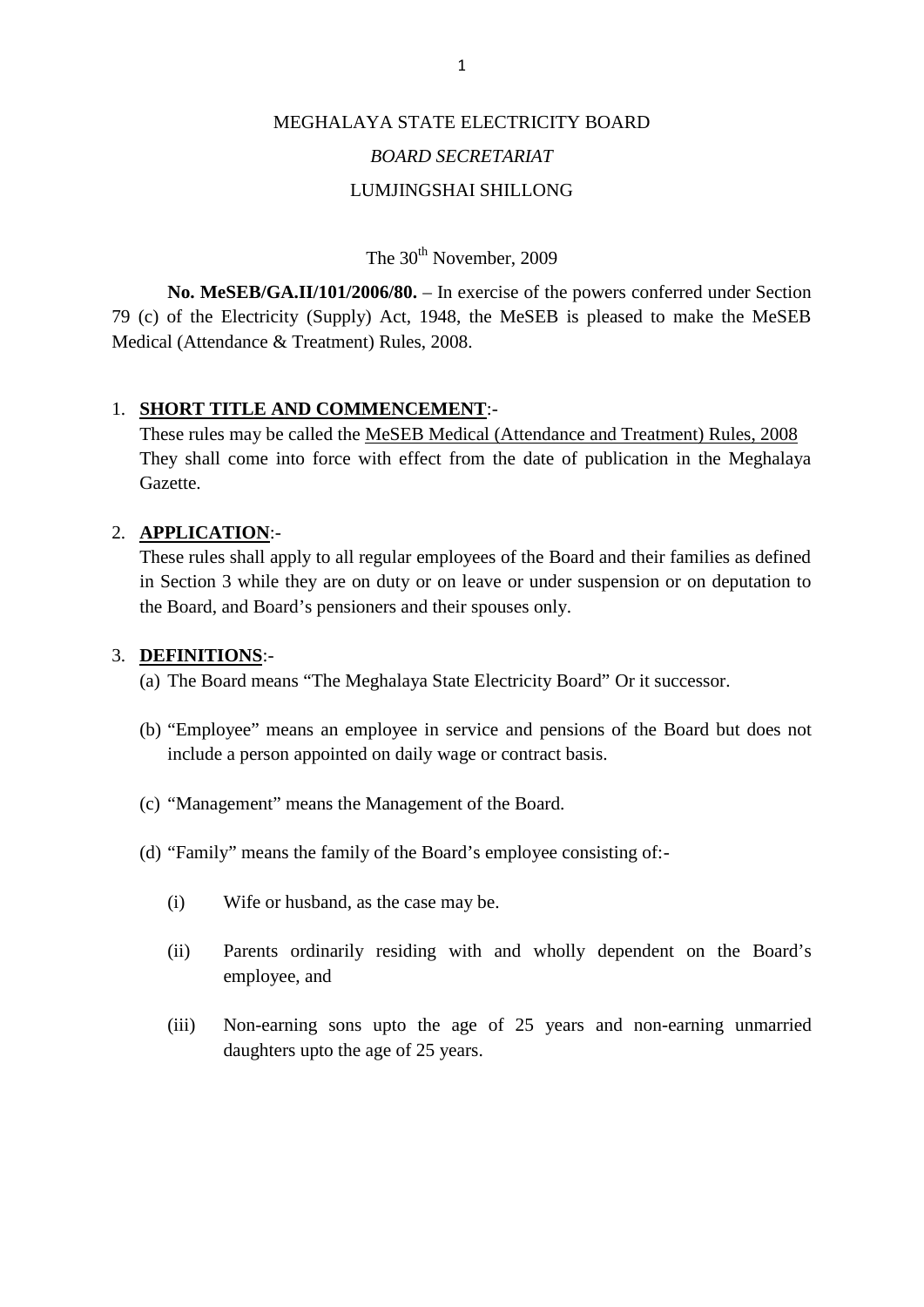## **Note:**

- 
- EXTERED 22<br>
2. The term 'sons' and 'daughters' includes children adopted under any law and<br>
2. The term 'sons' and 'daughters' includes children adopted under any law and step-children residing with and wholly dependent on the Board's employee duly supported by certificate from the competent authority. The term 'sons' and 'daughters' includes children adopted under any law and<br>step-children residing with and wholly dependent on the Board's employee<br>duly supported by certificate from the competent authority.<br>Provided that

organisation. Central/State Govt./local body and private organisations which provides medial benefits, the employee concerned would be entitled to choose either the facilities under these Rules or the medical facilities provided by the organisation in facilities under these Rules or the medical facilities provided by the organisation in which she/he is employed.

- (e) "Patient" means any person needing medical attendance or treatment and belonging to any of the category specified in sub rule (b) of Rule 3 and the respective family members thereof.
- (f) "Medical attendance" means attendance at the Hospital/dispensary or at the consulting room of Board's AMA which includes pathological, bacteriological, radiological or other methods of examination for the purpose of diagnosis, carried out in the Board's approved hospital or medical diagnosis laboratories on the recommendation of the Board's AMA irrespective of whether the patient is hospitalised or not.
- (g) "Treatment" means the use of all medical and surgical facilities as are available at the Board's recognised/approved hospital in which the patient is treated and includes:-
- Treatment" means the use of all medical and surgical facilities as are available at the<br>Board's recognised/approved hospital in which the patient is treated and includes:-<br>i) The use of such pathological, radiological or a considered necessary by the authorised medical attendant. iii) The use of such pathological, radiological or any other method as are considered necessary by the authorised medical attendant.<br>
ii) The supply of such medicines, vaccines, sera or other therapeutic substances as are
	- as are ordinarily available in Board's recognised/approved hospitals.
	- ii) The supply of such medicines, vaccines, sera or other therapeutic substances<br>as are ordinarily available in Board's recognised/approved hospitals.<br>iii) Such accommodation as is ordinarily provided in the Board's approv hospitals to which patient is admitted and is suited to his/her status. iii) Such accommodation as is ordinarily provided in the Board's approved<br>hospitals to which patient is admitted and is suited to his/her status.<br>iv) The medical attendance described in sub rule (f) above does not include
	- provision at the request of the patient of accommodation superior to that described in sub rule (g) (iii).
- (h) Authorised Medical Attendant as appointed by the Board or the Sr. Medical Officer duly authorised by the Board.
- (i) "Controlling Officer" means the authority declared by the Competent Authority to be the Controlling Officer for each category of employees.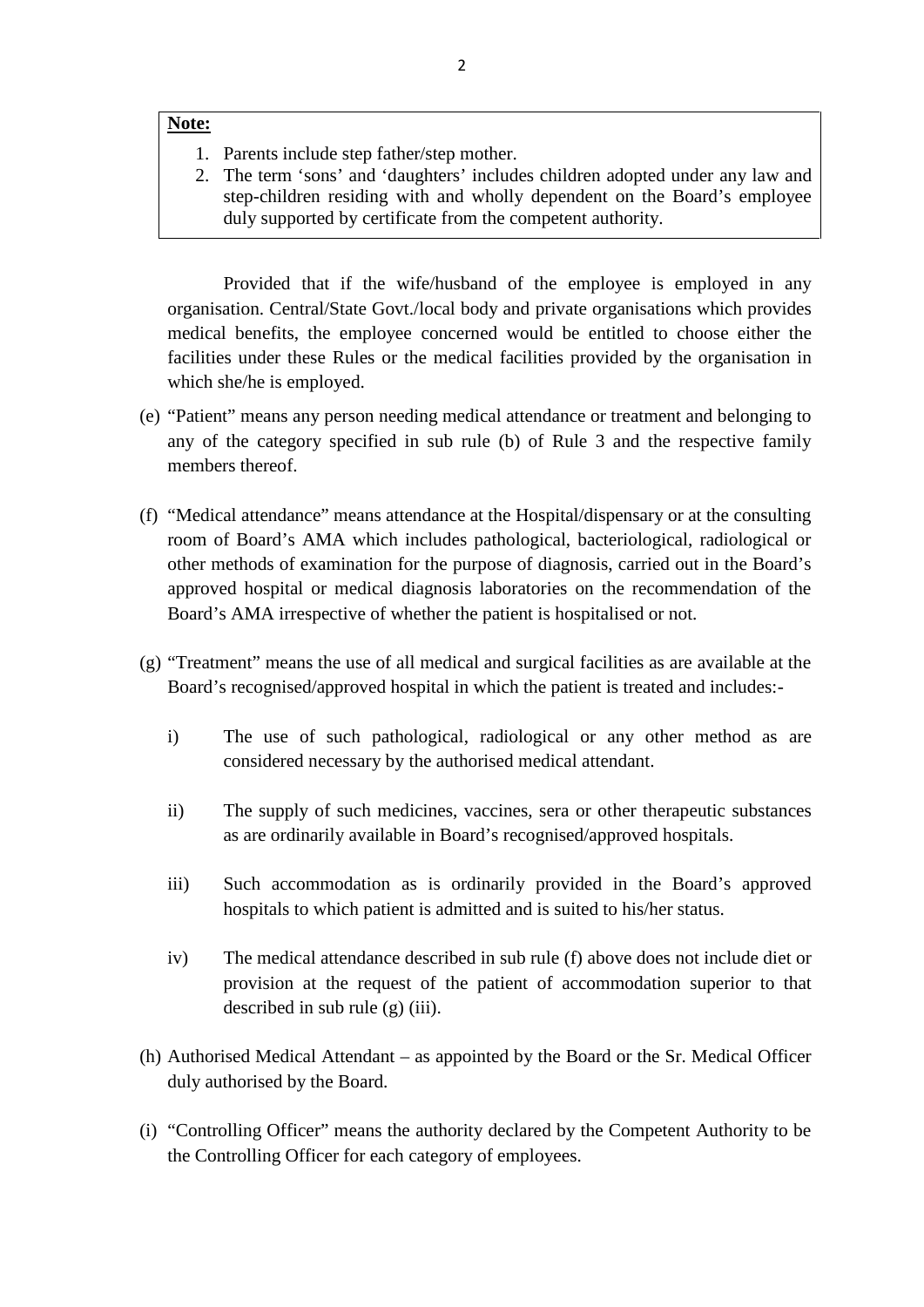- (j) "Competent Authority" means the Chairman of the Meghalaya State Electricity Board.
- (k) Recognised/Approved hospitals shall include all the Govt. Hospitals/dispensaries Primary Health Centres/Sub-Divisional Hospitals/Civil Hospitals and Medical College Hospitals and other Govt. Health Institutions and Board's approved Health Recognised/Approved hospitals shall include all the Govt. Hospitals/dispensaries<br>Primary Health Centres/Sub-Divisional Hospitals/Civil Hospitals and Medical<br>College Hospitals and other Govt. Health Institutions and Board's Government. College Hospitals and other Govt. Health Institutions and Board's approved Health<br>Institutions situated inside and outside the State as well as those approved by the State<br>Government.<br>**4. <u>AUTHORITY TO IMPLEMENT THE MEDICA**</u>

# **TREATMENT RULES:-** AUTHORITY TO IMPLEMENT THE MEDICAL ATTENDANCE AND<br>
TREATMENT RULES:-<br>
a) Authorised Medical Attendant of the Board is authorised to implement the Medical<br>
Attendance and Treatment Rules, 2008. **THORITY TO IMPLEMENT THE<br>EATMENT RULES:-**<br>Authorised Medical Attendant of the Board<br>Attendance and Treatment Rules, 2008.

- a) Authorised Medical Attendant of the Board is authorised to implement the Medical Attendance and Treatment Rules, 2008.<br>b) The Authorised Medical Attendant shall normally be the appropriate authority to
- recommend Special Leave on account of TB/Cancer/Leprosy for a period of 18 months and below. b) The Authorised Medical Attendant shall normally be the appropriate authority to<br>recommend Special Leave on account of TB/Cancer/Leprosy for a period of 18<br>months and below.<br>c) In the absence of an Authorised Medical Att
- recommend Special Leave on account of TB/Cancer/Leprosy for a period of 18<br>months and below.<br>In the absence of an Authorised Medical Attendant, the Sr. Medical Officer can<br>recommend special leave account of Cancer/Leprosy/ months and below subject to availability of an official opinion from any hospital duly recognised by the Board (in respect of Cancer/Leprosy) and official opinion from In the absence of an Authorised Medical Attendant, the Sr. Medica<br>recommend special leave account of Cancer/Leprosy/T.B for a period of<br>months and below subject to availability of an official opinion from any<br>recognised by months and below subject to availability of an official opinion from any hospital duly<br>recognised by the Board (in respect of Cancer/Leprosy) and official opinion from<br>Govt. T.B. Hospital/District T.B. Centres in respect o
- time to time for TB/Cancer/Leprosy leave of beyond 18 months. Such leave in excess Govt. T.B. Hospital/District T.B. Centres in respect of Tuberculosis.<br>
d) The patient should be referred to the Medical Board constituted by the Board from<br>
time to time for TB/Cancer/Leprosy leave of beyond 18 months. Suc Committee.

# 5. **FLAT RATE OF MEDICAL ALLOWANCES:-**

A medical allowance at a flat rate as may be fixed by the Board from time to time shall be paid to the employees and pensioners concerned to cover the expenses on minor ailments.

# 6. **DECLARATION OF DEPENDENT:-**

- A medical allowance at a flat rate as may be fixed by the Board from time to time shall be paid to the employees and pensioners concerned to cover the expenses on minor ailments.<br> **DECLARATION OF DEPENDENT:-**<br>
a) An employ family dependent on him/her in the prescribed Form  $- A$  at the time of joining the service and would be responsible to update this information from time to time. a) An employee on appointment shall be required to declare the members of his/her family dependent on him/her in the prescribed Form  $- A$  at the time of joining the service and would be responsible to update this informat
- within three months time after publication of these rules, if not yet done earlier. b) The existing employees shall make two copies of their declaration of dependent within three months time after publication of these rules, if not yet done earlier.<br>c) A copy of the declaration shall also be kept in the p
- entries made in the Service Book of the employee. A copy of the declaration shall be sent to the Member Secretary.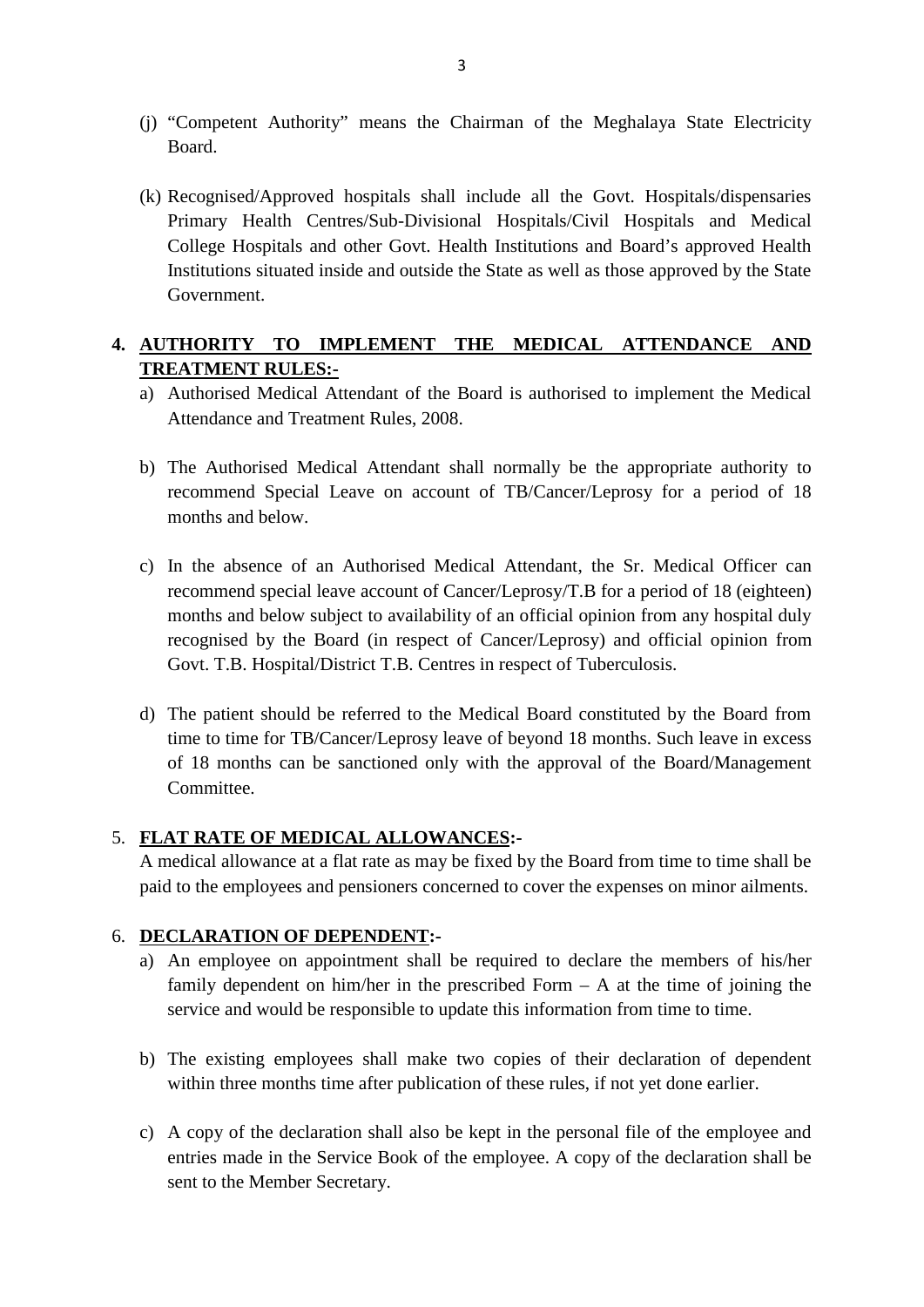- d) The declaration of parents as dependant for the purpose of medical attendance &<br>treatment of all employees will be accepted, subject to production of a certificate that treatment of all employees will be accepted, subject to production of a certificate that<br>the parent is actually residing with and wholly dependant on the employees and<br>verification of the same is to be done by the Controll the parent is actually residing with and wholly dependant on the employees and verification of the same is to be done by the Controlling Officers.
- F) Married Son(s)/Daughter(s) would not accepted as dependant irrespective of age.<br>
f) Brothers, Sisters, or any other relatives may not be treated as dependants.<br>
g) Any false/wrong declaration of dependants, if detected
- 
- e) Married Son(s)/Daughter(s) would not accepted as dependant irrespective of age.<br>
f) Brothers, Sisters, or any other relatives may not be treated as dependants.<br>
g) Any false/wrong declaration of dependants, if detected action.

# 7. **MEDICAL REIMBURSEMENT:-**

- (a) REIMBURSEMENT WHEN BOTH HUSBAND AND WIFE ARE EMPLOYED:<br>When both husband and wife are employed in the Board benefits under these rules to WHEN BOTH HUSBAND AND WIFE ARE EMPLOYED:<br>
When both husband and wife are employed in the Board benefits under these rules to<br>
self and members of his/her family shall be admissible, only according to the entitlement of one of them at their discretion. For this purpose, they shall furnish to their Controlling Officer a joint declaration as to who will prefer the claim for reimbursement of medical expenses in respect of wife/husband and other family members in the prescribed Form – B. their Controlling Officer a joint declaration as to who will prefer the claim for<br>reimbursement of medical expenses in respect of wife/husband and other family<br>members in the prescribed Form – B.<br>(b) <u>REIMBURSEMENT OF LIST</u>
- INADMISSIBLE (ALLOPATHIC) AND LIST OF INADMISSIBLE FOOD TONICS & TOILETS ETC):

The list of Items of allopathic medicines, foods, tonics, expensive drugs, laxatives or other elegant and proprietary preparation as specified in Schedule I and Schedule II of Swamy's compilation of Medical Attendance Rules which are not reimbursable to Central Government employees shall also be applicable to Board's employees and pensioners. ant and proprietary preparation as sp<br>y's compilation of Medical Attenda<br>al Government employees shall also<br>ers.<br>Note: - Diet is not reimbursable.

- (c) **REIMBURSEMENT OF RGISTRATION ETC:**<br>(i) In case of hospitalisation in recognised hospital within the State, the (i) In case of hospitalisation in recognised hospital within the State, the registration fee for administration on the same day shall be reimbursed. registration fee for administration on the same day shall be reimbursed.
	- (i) In case of hospitalisation in recognised hospital within the State, the registration fee for administration on the same day shall be reimbursed.<br>
	(ii) In respect of cases referred to hospital outside the state for inve treatment, registration fee, irrespective of indoor and outdoor treatment, will be reimbursable, Medical Certificate and Discharge Slip will not be reimbursed.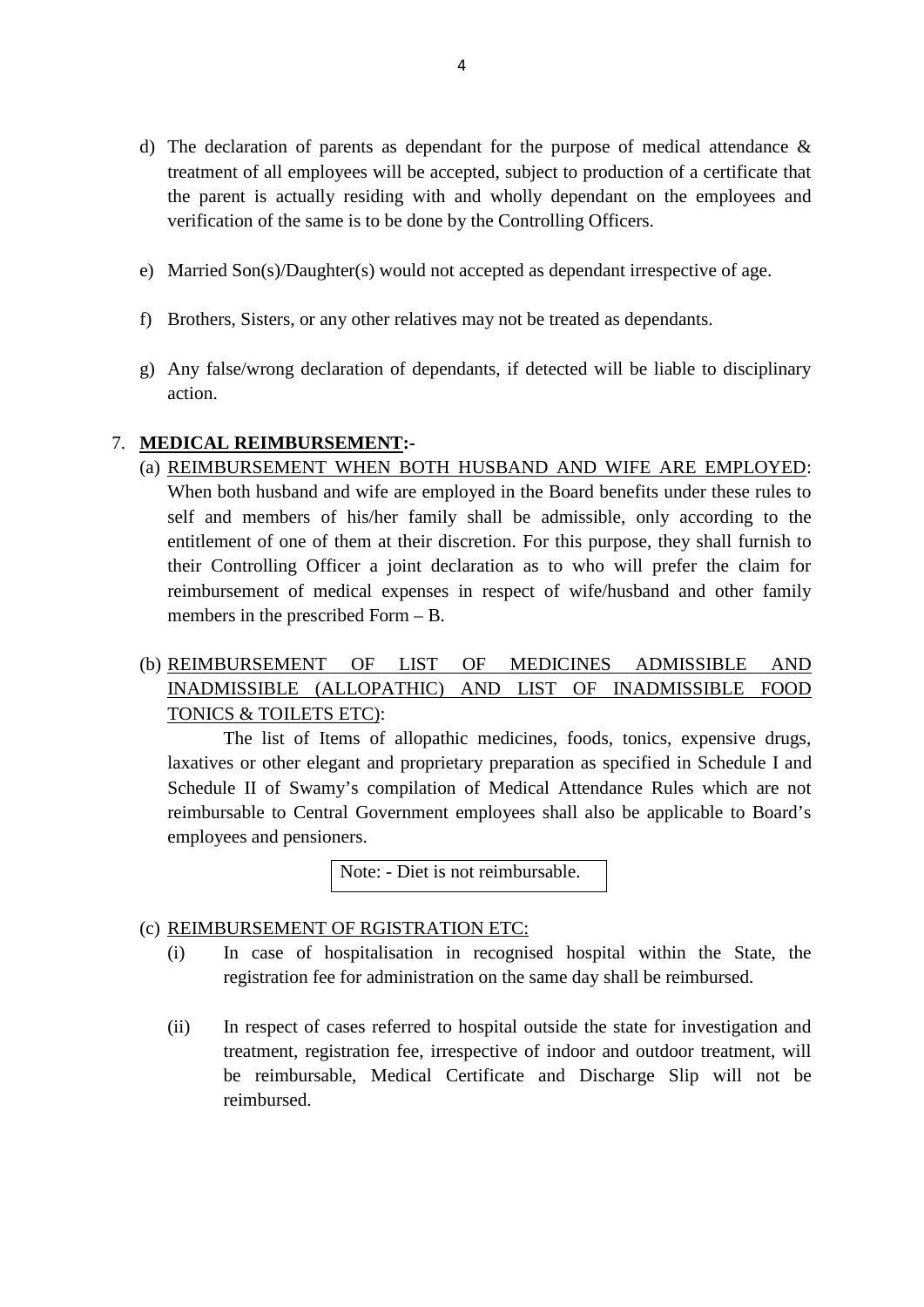# (d) REIMBURSEMENTOF INTENSIVE CARE UNIT CHARGES:

The ICU charges for treatment of patient in the Intensive Care Unit in any hospital approved by the Board are admissible for reimbursement and are not to be linked with room rent for hospitalisation. The ICU charges for treatment of patient in the Intensive Care Unit is<br>approved by the Board are admissible for reimbursement and are not to<br>room rent for hospitalisation.<br>(e) COMPUTERIZED BILL/VOUCHERS AND DISCHARGE SLIP:

The claim of medical reimbursement for treatment outside the State which was recommended by the Authorised Medical Attendant of the Board can be entertained without submission of Form "C" in respect of the claim duly supported by the COMPUTERIZED BILL/VOUCHERS AND DISCHARGE SLIP:<br>The claim of medical reimbursement for treatment outside the<br>recommended by the Authorised Medical Attendant of the Board c<br>without submission of Form "C" in respect of the cl recommended by the Authorised Medical Attendant of the Board can be enter<br>without submission of Form "C" in respect of the claim duly supported l<br>computerised bill/Vouchers and discharge slip, etc. accordingly.<br>(f) <u>COST O</u>

The expense towards the cost of medicines prescribed by the Hospital Authority as on the date of discharge from hospital is reimbursable. (f) COST OF MEDIINES PRESCRIBED ON THE DATE OF DISCHARGE:<br>The expense towards the cost of medicines prescribed by the Hospital Authority as on<br>the date of discharge from hospital is reimbursable.<br>(g) <u>REIMNURSEMENT FOR THE</u>

Where any person donates his organ for transplantation in the body of a Board's employee or in any of his family members, the Board's employee shall be reimbursed **REIMNURSEMENT FOR THE COST OF AN ORGAN TRANSPLANTATION:**<br>Where any person donates his organ for transplantation in the body of a Boar<br>employee or in any of his family members, the Board's employee shall be reimburs<br>of the (h) Medical treatment in the approved hospitals of the Board listed in Rule 26 of the

MeSEB Medical Attendance & Treatment Rules 2008 is admissible only on the recommendation of the Authorised Medical Attendant of the Board and the approval of the Competent Authority failing which medical bills will not be reimbursed. MeSEB Medical Attendance & Treatment Rules 2008 is admissible only on the<br>ecommendation of the Authorised Medical Attendant of the Board and the approval<br>of the Competent Authority failing which medical bills will not be r

in Garo Hills, Byrnihat and New Delhi.

# 8. **REIMBURSEMENT FOR INDOOR TREATMENT:**

(i) Reformance in Garo Hills, Byrnihat and New Delhi.<br>
(i) Ref. EXPENDING ENEXT FOR INDOOR TREATMENT:<br>
(i) Reimbursement of medical expenses in case of treatment as an indoor patient in the Board's approved hospitals/refer Board's approved hospitals/referred hospitals and other Govt. Hospitals shall be **BURSEMENT FOR INDOOR TREATMEN**<br>Reimbursement of medical expenses in case of t<br>Board's approved hospitals/referred hospitals admissible to all the employees/pensioners.<br>Cost of medicines necessary for the indoc

Cost of medicines necessary for the indoor patient purchased by the patient from outside the hospital shall be reimbursed.

- (ii) Employees in service who fall sick in a State other than Meghalaya while on tour,<br>iii) Employees in service who fall sick in a State other than Meghalaya while on tour,<br>on study or an leave may undergo treatment in th on study or an leave may undergo treatment in the nearest hospital maintained by the State Government of that State and the cost of treatment shall be reimbursed by the Board, subject to the provisions of Rule 11 (d). (iii) State Government of that State and the cost of treatment shall be reimbursed by the Board, subject to the provisions of Rule 11 (d).<br>
(iii) Retired employees outside the State are to consult the authorized Medical At
- Attendant of the State or the Central Government or Public undertaking and if recommends hospitalization, undergo treatment in the Government Hospital of that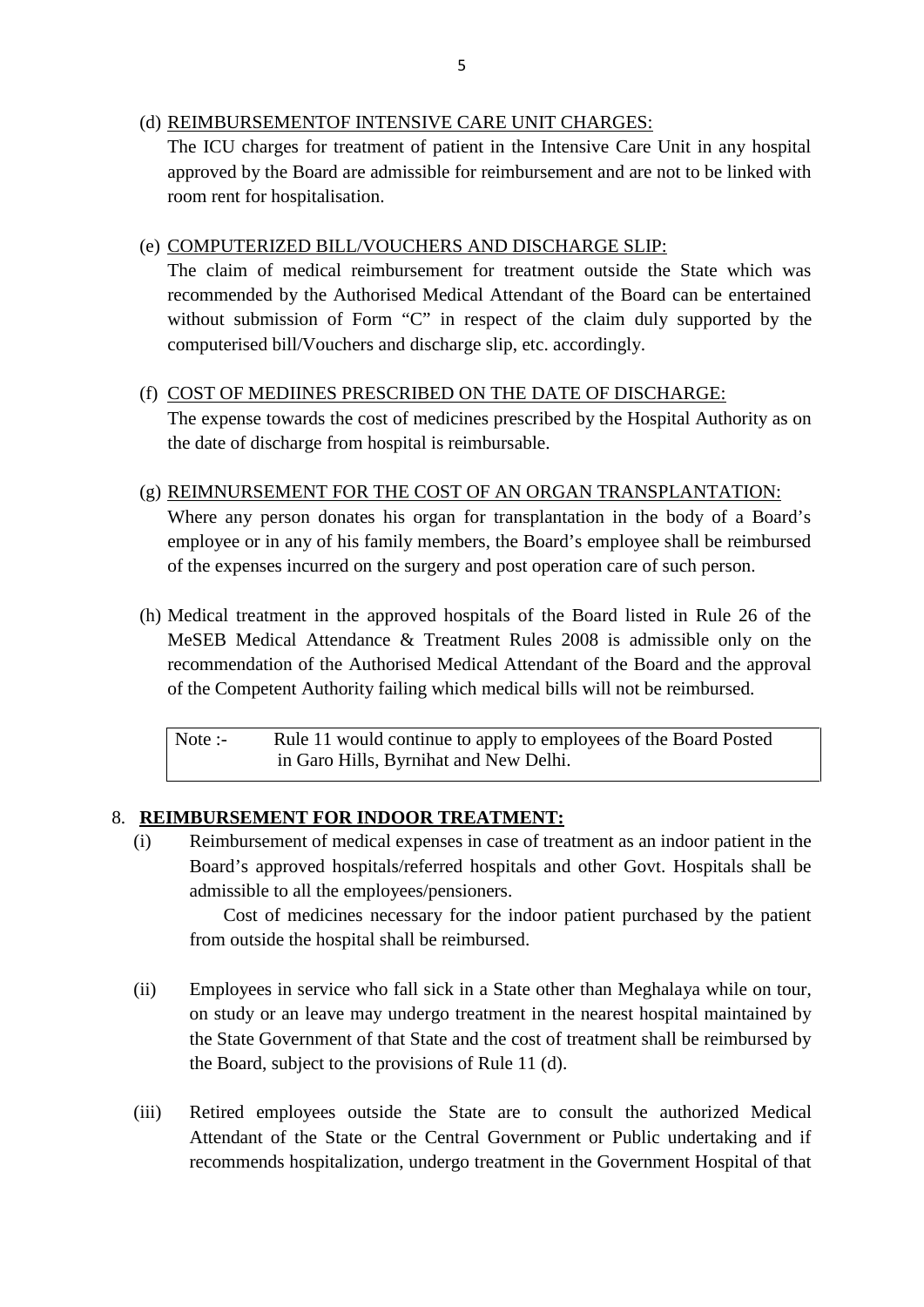State and in any hospital recognized by the Board and situated in that State and the cost of treatment shall be re-imbursed by the Board.

State and in any hospital recognized by the Board and situated in that State and the cost of treatment shall be re-imbursed by the Board.<br>
(iv) The bills/claims duly signed by the authorized Medical Attendant may be submit submitted to the competent authority for re-imbursement.

# 9. **REIMBURSEMENT FOR OUTDOOR PATIENT:**

- (i) The bills/claims duly signed by the authorized Medical Attendant may be<br>submitted to the competent authority for re-imbursement.<br>**REIMBURSEMENT FOR OUTDOOR PATIENT:**<br>(i) Reimbursement of expenditure on medical treatmen admissible in cases approved by the Competent Authority.
- (i) Reimbursement of expenditure on medical treatment as an outdoor patient shall be<br>admissible in cases approved by the Competent Authority.<br>(ii) Genuine cases of dog bite to Meter Readers while attending duties should be referred to the Board's Secretariat for consideration to allow re-imbursement of the medical bills as a special case. (ii) Genuine cases of dog bite to Meter Readers while attending duties should be referred to the Board's Secretariat for consideration to allow re-imbursement of the medical bills as a special case.<br>
(iii) Prolonged Medica
- medical treatment as an outdoor patient will be admissible only to employees and their families who are suffering from the following diseases, viz. Cancer Tuberculosis, Heart disease, Epilepsy and Psychosis where hospitalisation is not Prolonged Medical Treatment:- Reimbursement of expenditure on prolonged medical treatment as an outdoor patient will be admissible only to employees and their families who are suffering from the following diseases, viz. Ca the recommendation of the Board's Authorized Medical Attendant and approval of the Competent Authority.

In all such cases, fresh recommendation of the Board's Authorized Medical Attendant once in every 6 (six) months is to be obtained for approval of the Competent Authority. In all such cases, fresh recommendation of the Board's Authorized Medical<br>Attendant once in every 6 (six) months is to be obtained for approval of the<br>Competent Authority.<br>(iv) Reimbursement of medical expenditure for trea

- primarily of food, toilet, disinfectant etc. shall not be admissible. (iv) Reimbursement of medical expenditure for treatment of miscarriage as an outdoor<br>patient is allowed. Provided that reimbursement of the cost preparations which are<br>primarily of food, toilet, disinfectant etc. shall not
- patient is allowed. Provided that reimbursement of the cost preparations which are primarily of food, toilet, disinfectant etc. shall not be admissible.<br>Re-imbursement of medical expenditure as an out-door patient for trea 12 of the MeSEB Medical Attendance and Treatment Rule, 2008 and such reimbursement will also be admissible when purchase of medicine is made on the Re-imbursement of medical expenditure as an out-door patient for treatment outside the State for other diseases, will continue as laid down under Rule 9 and 12 of the MeSEB Medical Attendance and Treatment Rule, 2008 and s on the day of visit. imbursement will also be admissible when purchase of medicine is made on the<br>same date or on subsequent date(s) subject to the limit as prescribed by the Doctor<br>on the day of visit.<br>10. **REIMBURSEMENT OF EXPENDITURE FOR TR**

# **PRIVATE HOSPITALS OTHER THAN THE REFERRED CASES**:-

(a) In emergency cases like accidents, etc. immediate medical aid to the patient may be given in the nearest private hospital, in case there is no other alternative. given in the nearest private hospital, in case there is no other alternative.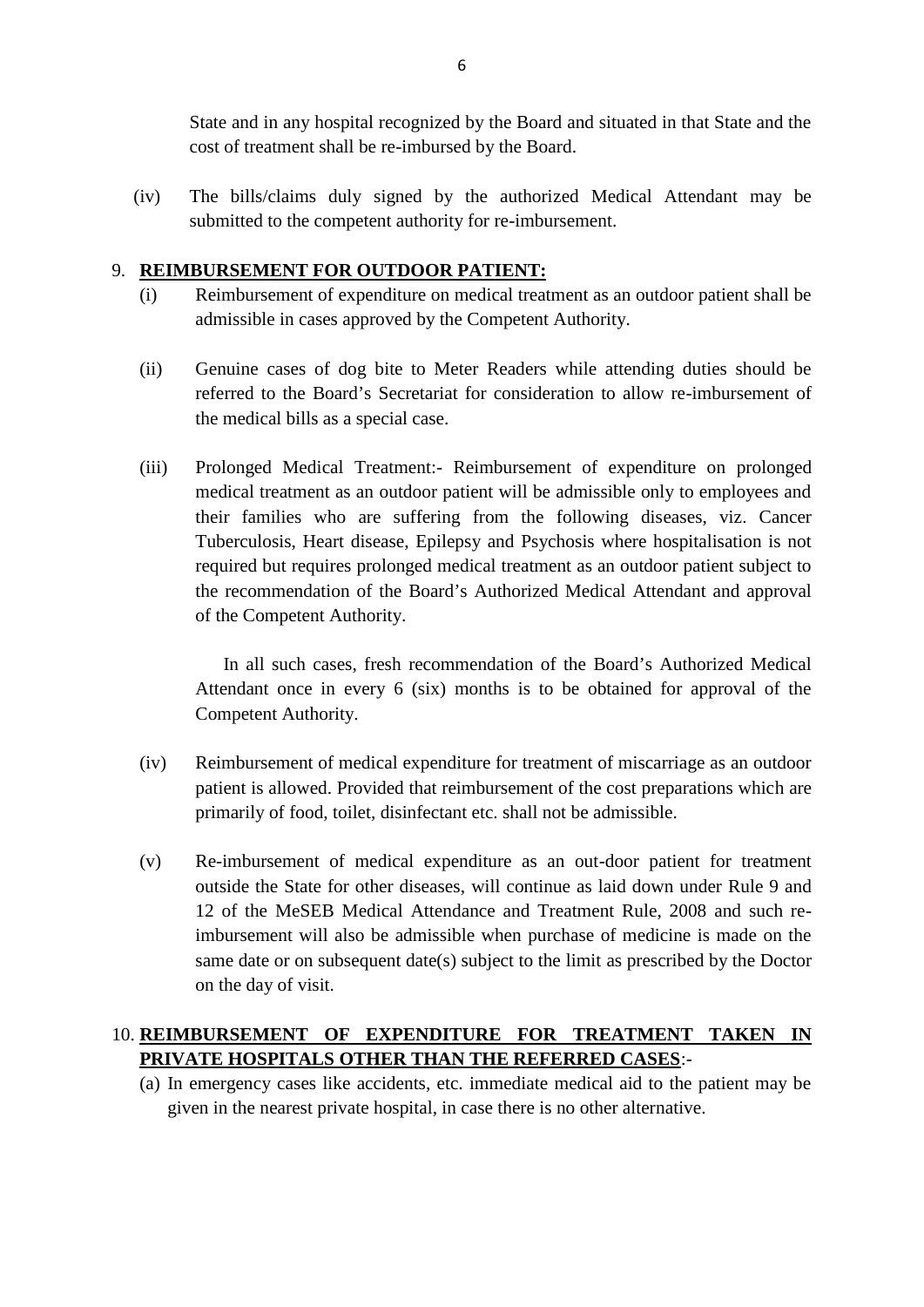(b) In other emergency cases like acute diseases, a local Government Doctor may refer the patient to the nearest private hospital. A referral certificate certifying the case being an emergency and requiring immediate hospitalization is to be produced.

# 11. **APPROVAL FOR MEDICAL TREATMENT OUTSIDE THE STATE**:-

- (a) The Board's Authorized Medical Attendant is empowered to recommend cases, requiring specialized treatment outside the state, after ascertaining that such treatment **PROVAL FOR MEDICAL TREATMENT OUTSIDE THE STATE:**-<br>The Board's Authorized Medical Attendant is empowered to recommend cases,<br>requiring specialized treatment outside the state, after ascertaining that such treatment<br>is not admissible with prior recommendation of the Board's Authorized Medical Attendant and approval of the Competent Authority. is not available within the state. Medical treatment outside the state shall be admissible with prior recommendation of the Board's Authorized Medical Attendant and approval of the Competent Authority.<br>(b) Medical treatmen
- Satribari Mission Hospital Guwahati is allowed for employees of the Board posted in Garo Hills and Byrnihat areas on the recommendation of local Government Doctor/Hospital for such treatment outside their headquarter. Satribari Mission Hospital Guwahati is allowed for employees of the Board posted in<br>Garo Hills and Byrnihat areas on the recommendation of local Government<br>Doctor/Hospital for such treatment outside their headquarter.<br>(c)
- Guwahati subject to specific recommendation of the Superintendent, Tura Civil Hospital/Guwahati Medical College, Guwahati/Satribari Mission Hospital, Guwahati is allowed for employees of the Board posted at Garo Hills and Byrnihat.

Such employees will not require the recommendation of the Authorised Medical Attendant of the Board. However prior approval of the Competent Authority as laid is allowed for employees of the Board posted at Garo Hills and Byrnihat.<br>Such employees will not require the recommendation of the Authorised Medical<br>Attendant of the Board. However prior approval of the Competent Authorit be obtained before undergoing such treatment.

(d) Expenditure on the treatment of Board's employees or his dependants who suddenly fall ill outside the state while on leave, tour, study and admitted in hospital as per the advice of the registered doctor is reimbursable within the limits of the prevailing Medical Attendance and Treatment Rules.

Provided prior station leave permission is obtained or he is on official tour or in some other official engagement.

(e) The pensioners residing outside the State can avail medical treatment at Government<br>(e) The pensioners residing outside the State can avail medical treatment at Government<br>Hospital/Dispensary in their home town without Hospital/Dispensary in their home town without the recommendation of the Board's AMA and are also entitled for treatment of special illness in the Super Speciality The pensioners residing outside the State can avail medical treatment at Government Hospital/Dispensary in their home town without the recommendation of the Board's AMA and are also entitled for treatment of special illnes of such illness for its employees.

The recommendation of the Board's Authorized Medical Attendant and approval from the Competent Authority is essential for treatment outside their State.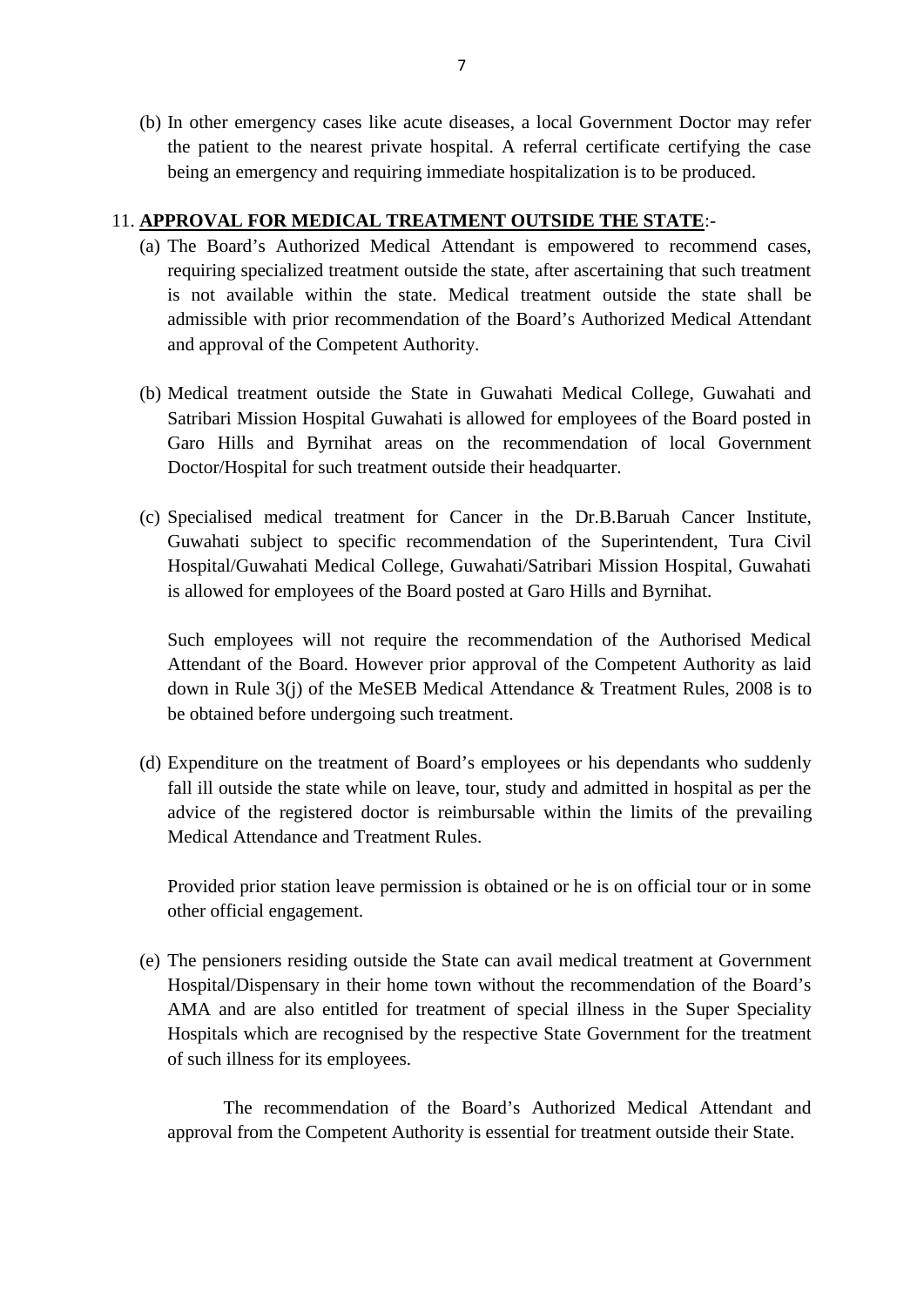- 8<br>(f) The regular employee of the Board posted at New Delhi or in any State of India can<br>avail medical treatment in any Government Hospitals/Dispensaries in their place of avail medical treatment in any Government Hospitals/Dispensaries in their place of posting in addition to those already recognised by the Board. (f) The regular employee of the Board posted at New Delhi or in any State of India can<br>avail medical treatment in any Government Hospitals/Dispensaries in their place of<br>posting in addition to those already recognised by t
- recommendation of the Board's Authorized Medical Attendant and approval of the Competent Authority for medical treatment as required vide Rule 11 of the MeSEB Medical Attendance & Treatment Rules, 2008 and obtaining recommendation only on receipt of bills from the concerned hospital is not reimbursable.

In certain exceptional emergency cases, the recommendation of the Board's Authorized Medical Attendant is to be obtained within a period not exceeding 30 (thirty) days from the date of admission in any hospital recognized by the Board failing which re-imbursement of bills for medical treatment for such cases also shall not be entertained. (thirty) days from the date of admission in any hospital recognized by the Board failing which re-imbursement of bills for medical treatment for such cases also shall not be entertained.<br> **12. <u>OUTPUT AND INDOOR TREATMENT** </u>

# **DISPENSARIES:** not be entertained.<br> **OUTPUT AND INDOOR TREATMENT AT THE BOARD'S HOSPITAL AND**<br> **DISPENSARIES:-**<br>
Treatment at the Board's hospital/dispensary shall be free of charge to the employees and<br>
their dependants and to the Board

their dependants and to the Board's pensioners and their spouses. Treatment at the Board's hospital/dispensary shall be free of charge to the employees and<br>their dependants and to the Board's pensioners and their spouses.<br>**13. REIMBURSEMENT OF SERVICE CHARGE FOR BLOOD TREANSFUSION:-**

The cost of service charge for blood transfusion to the patient shall be reimbursable provided the same has been incorporated in the medical bill by the hospital authorities. **13. REIMBURSEMENT OF SERVICE CHARGE FOR**<br>The cost of service charge for blood transfusion to t<br>provided the same has been incorporated in the medical<br>**14. CONFINEMENT AND REIMBURSEMENT:-**<br>Pre and post metal treatment as i

Pre and post metal treatment as indoor patient shall be reimbursable at the Board's recognised/approved hospitals and also in govt. hospitals in patient's hometown. **14. CONFINEMENT AND REIMBU**<br>Pre and post metal treatment as<br>recognised/approved hospitals and<br>**15. <u>DENTAL TREATMENT:-</u>**<br>Dental treatment expenses will be

Dental treatment expenses will be reimbursable provided they are done at the Board's approved and recognised hospitals. **15. DENTAL TREATMENT:-**<br>Dental treatment expenses will be reimbursable provided they are done at the Board's approved and recognised hospitals.<br>Dental treatment means the use of all medical and surgical facilities, as are

at the Board's approved and recognised hospitals where the diagnosis of the physiological or other disability from which a patient is suffering indicates that the teeth are the source of disturbance, provided it is of a major kind such as treatment of jaw bone disease,<br>whole-scale removal of teeth etc.<br>**NOTE:**<br>Surgical operation needed for the removal of odentones and impacted wisdom<br>tooth also fall und whole-scale removal of teeth etc.

# **NOTE:**

Mortholde-scale removal of teeth etc.<br>
Mortholde-scale removal of teeth etc.<br>
Mortholder the category of dental treatment of a major kind. Treatment of<br>
denticos fall under the category of dental treatment of a major kind. MOTE:<br>Surgical operation needed for the removal of odentones and impacted wisdom<br>tooth also fall under the category of dental treatment of a major kind. Treatment of<br>gumboils come under oral surgery of the mouth and as suc Treatment for pyorrhea gingivitis of teeth is however not covered.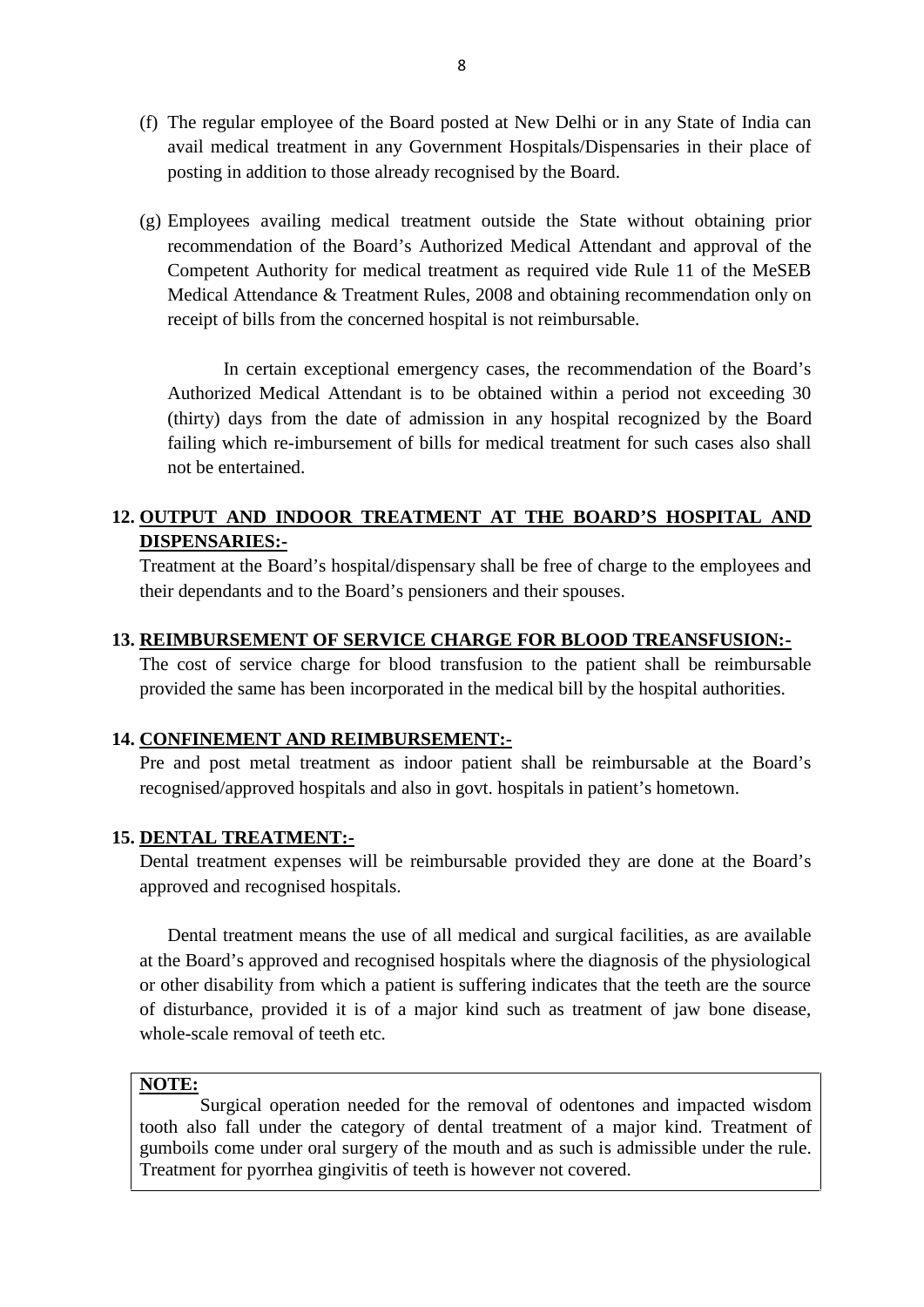**16. EYESIGHT TESTING:-**<br>Reimbursement for testing of the g<br>Reimbursement for testing of the eyesight for glasses once in every three years on the<br>recommendation of the Authorised Medical Attendant shall be reimbursable. However, recommendation of the Authorised Medical Attendant shall be reimbursable. However, this facility will be restricted to the employees only. The lens and spectacle frame for **EYESIGHT TESTING:-**<br>Reimbursement for testing of the eyesight for glasses once in every three years on the<br>recommendation of the Authorised Medical Attendant shall be reimbursable. However,<br>this facility will be restricte recommendation. The amount reimbursable is limited to a maximum of Rs. 1000/- (Rupees one Thousand only). employees still in service are reimbursable once in three years, subject to doctor's recommendation. The amount reimbursable is limited to a maximum of Rs. 1000/-<br>(Rupees one Thousand only).<br>**17. <u>REIMBURSEMENT OF THE COST**</u>

# **IMPLANTATION:-**

Reimbursement of the cost of the intra ocular lens implantation undertaken by the employee and the family dependent shall be allowed subject to the following conditions:

- (a) Actual cost of the intra ocular lens implantation undertaken by the employee and the family dependent shall be allowed subject to the following conditions:<br>(a) Actual cost of the intra ocular lens implantation and trea Reimbursement of the cost of the intra ocular lens implantation undertaken by the<br>employee and the family dependent shall be allowed subject to the following conditions:<br>(a) Actual cost of the intra ocular lens implantatio are available. Prior recommendation of the Authorised Medical Attendant is to be taken.
- correction of vision will be reimbursable. **18. SPECIALISED INVESTIGATION AND REIMBURSEMENT:**<br> **18. SPECIALISED INVESTIGATION AND REIMBURSEMENT:**<br>
CAT scanning and other specialised investigation will be allowed on the recommendation

of the Authorised Medical Attendant and approval from the Competent Authority. **18. SPECIALISED INVESTIGATION AND RI**<br>CAT scanning and other specialised investigat<br>of the Authorised Medical Attendant and appro<br>**19. GRANT OF MEDICAL ADVANCE:-**<br>(a) Medical advance for the purpose of treat

- (a) Medical advance for the purpose of treatment in Board's approved and recognised hospitals inside the state shall be granted by the controlling authority up-to a limit of 80 percent based on the medical certificate from the hospital authority.<br>(b) Medical advance for treatment outside the state shall b authority.
- 80 percent of the cost of treatment based on the medical certificate from the hospital authority.<br>
Medical advance for treatment outside the state shall be granted by the competent authority up-to a limit of 80 percent of certificate from the hospital authority duly countersigned by the Board's Authorised Medical Attendant. (c) No medical advance shall be granted to the Board's Pensioners or their spouse.
- However, they will be allowed reimbursement of eligible expenditure only as per the Medical Attendance & Treatment Rules, 2008.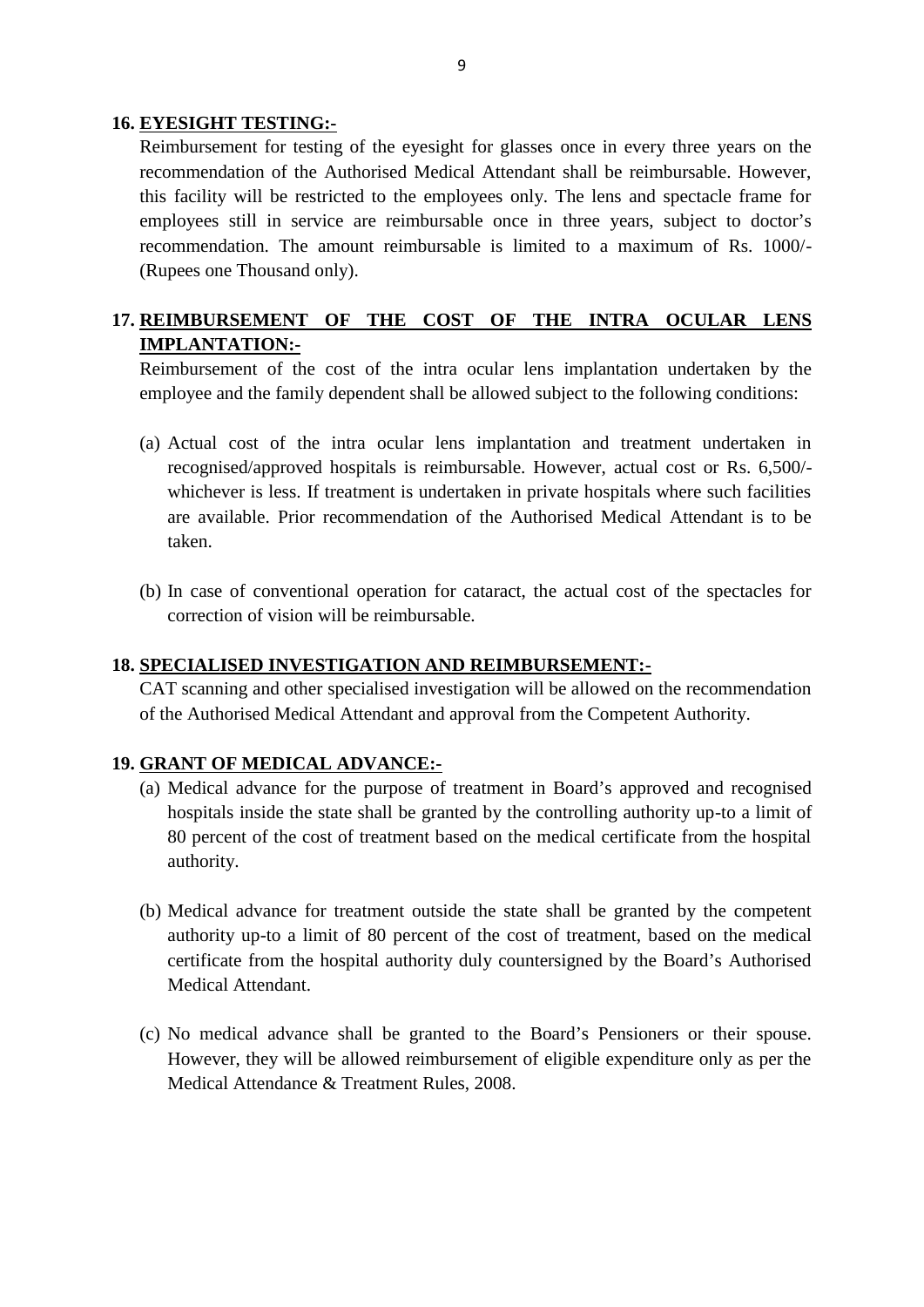## **NOTE:-**

The Medical advance shall be adjusted against the final reimbursement bill without delay.

In the Medical advance shall be adjusted against the final reimbursement bill<br>
i) Non-utilisation of the advance by the employee for any reason will be<br>
the responsibility of the employee who shall have to refund the amoun drawn to the Board within one month from the date of drawal of such advance.

Delay to refund such advance drawn shall be subjected to penalty charges as may be determined by the Board. The Board may also initiate Disciplinary actions on such cases. income.<br>
Shall be subjected to<br>
penalty charges as may be determined by the Board. The Board may<br>
also initiate Disciplinary actions on such cases.<br>
ii) The employee shall refund all amount in excess of the final bill in o

single installment within one month from the date of last treatment. penalty charges as may be determined by the Board. The Board may<br>also initiate Disciplinary actions on such cases.<br>The employee shall refund all amount in excess of the final bill in one<br>single installment within one month invite penalty charges at the rate as may be determined by the Board. Delay to refund the excess advance within the stipulated period shall<br>invite penalty charges at the rate as may be determined by the Board.<br>20. **TRAVELLING ALLOWANCE AND MODE OF JOURNEY:-**

When a patient is required to travel from the headquarters to the referred hospital on the advice/recommendation from the authorised medical attendant, the employees and their **TRAVELLING ALLOWANCE AND MODE OF JOURNEY:-**<br>When a patient is required to travel from the headquarters to the referred hospital on the<br>advice/recommendation from the authorised medical attendant, the employees and their<br>f rules, subject to the following conditions in respect of the mode of travelling as adopted by the state government and approved by the Board. The payment of travelling allowance according to the prevailing T.A.<br>
ubject to the following conditions in respect of the mode of travelling as adopted<br>
tate government and approved by the Board.<br>
(i) Normally air journey

- and walk about. Only one escort would be allowed and journey by train both ways are admissible. (i) Normally air journey is never recommended in case of patients who can move<br>and walk about. Only one escort would be allowed and journey by train both<br>ways are admissible.<br>(ii) Depending on the gravity of the disease an
- escort with onward journey by air if necessary, may be considered. In such matters it depends on the Board's Authorised Medical Attendant to recommend. escort with onward journey by air if necessary, may be considered. In such matters it depends on the Board's Authorised Medical Attendant to recommend.<br>(iii)The mode of journey for treatment outside the state by air/rail s
- matters it depends on the Board's Authorised Medical Attendant to<br>recommend.<br>The mode of journey for treatment outside the state by air/rail shall be<br>governed as per the existing T.A. Rules and condition of the patient, su the approval of the Competent Authority. **21. ACCOMMODATION FOR INDOOR PATIENT:**<br>
Accommodation in recognised Government/Mission hospitals, shall be allowed in

accordance with the scale prescribed as may be determined by the Board from time to time.

Where accommodation is not available in Government and Mission hospitals recognised by the Board, the patient may seek admission in private hospitals. A certificate of non-available of accommodation from the Medical Superintendent of the Government/Mission Hospital is to be produced.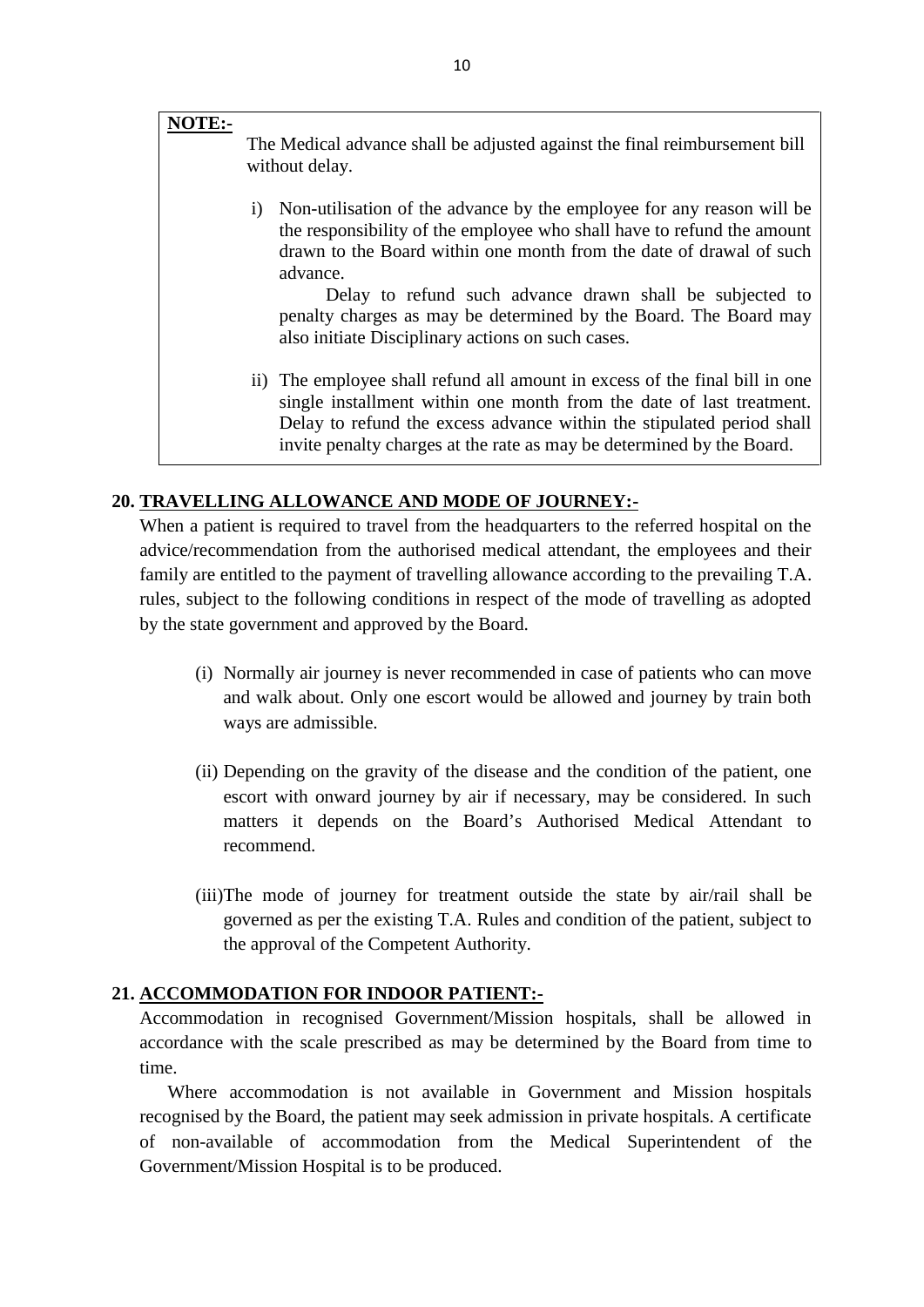# **NOTE:-**

If no accommodation is available in the hospital in accordance with the eligibility criteria, the patient may be admitted in any available accommodation for immediate treatment as recommended by the doctor.

However, expenditure incurred by the patient in excess of the admissible limits with regard to room rent shall be borne by the patient himself/herself.

| SI.<br>No.     | Scale of pay (Time scale of<br>the Board's<br><b>Employees/Pensioners</b><br>immediately before<br>retirement where the<br>minimum of the scale of<br>pay is | <b>Scale of</b><br>accommodation/Room<br><b>Rent per day</b> |
|----------------|--------------------------------------------------------------------------------------------------------------------------------------------------------------|--------------------------------------------------------------|
| 1              | Rs. $24,000/$ - and above                                                                                                                                    | Private Ward not exceeding Rs.<br>$1000/-$ per day           |
| 2              | Rs. 17,800/- and above but below Rs.<br>$24,000/-$                                                                                                           | Private Ward not exceeding Rs.<br>$700/-$ per day            |
| 3              | Rs. 11,250/- and above but below Rs.<br>$17,800/-$                                                                                                           | $Rs. 500/-$ per day                                          |
| $\overline{4}$ | Below Rs. 11,250/-                                                                                                                                           | $Rs. 300/-$ per day                                          |
| 22. POST       | <b>TREATMENT</b><br><b>CHECKUP</b><br><b>REIMBURSEMENT:-</b>                                                                                                 | <b>THE</b><br><b>OUTSIDE</b><br><b>STATE</b><br><b>AND</b>   |

# **REIMBURSEMENT:-** 22. POST TREATMENT CHECKUP OUTSIDE THE STATE AND REIMBURSEMENT:-<br>The post treatment / checkup expense is reimbursable to all the employees provided it is

done as per the advice of the concerned Physician of the referred hospital and prior<br>
recommendation from the Authorised Medical Attendant and approval from the<br>
Competent Authority is obtained.<br>
23. <u>TIME LIMIT FOR PREFER</u> recommendation from the Authorised Medical Attendant and approval from the<br>
Competent Authority is obtained.<br> **TIME LIMIT FOR PREFERRING MEDICAL CLAIMS:-**<br>
a) Within the State Claims for reimbursement of medical expenses s Competent Authority is obtained.

- submitted within 3 (three) months of the date of completion of the treatment as indicated in Form  $- C$ . No reimbursement claim will be entertained after the said period. submitted within 3 (three) months of the date of completion of the treatment as<br>indicated in Form – C. No reimbursement claim will be entertained after the said<br>period.<br>b) Outside the State – Claims for reimbursement of m
- submitted within 6 (six) months from the date of discharge / last date of treatment from Hospital. No reimbursement claim will be entertained after the said period. b) Outside the State – Claims for reimbursement of medical expenses should be submitted within 6 (six) months from the date of discharge  $/$  last date of treatment from Hospital. No reimbursement claim will be entertained
- Attendance and Treatment Rules 2008 also includes claims for travelling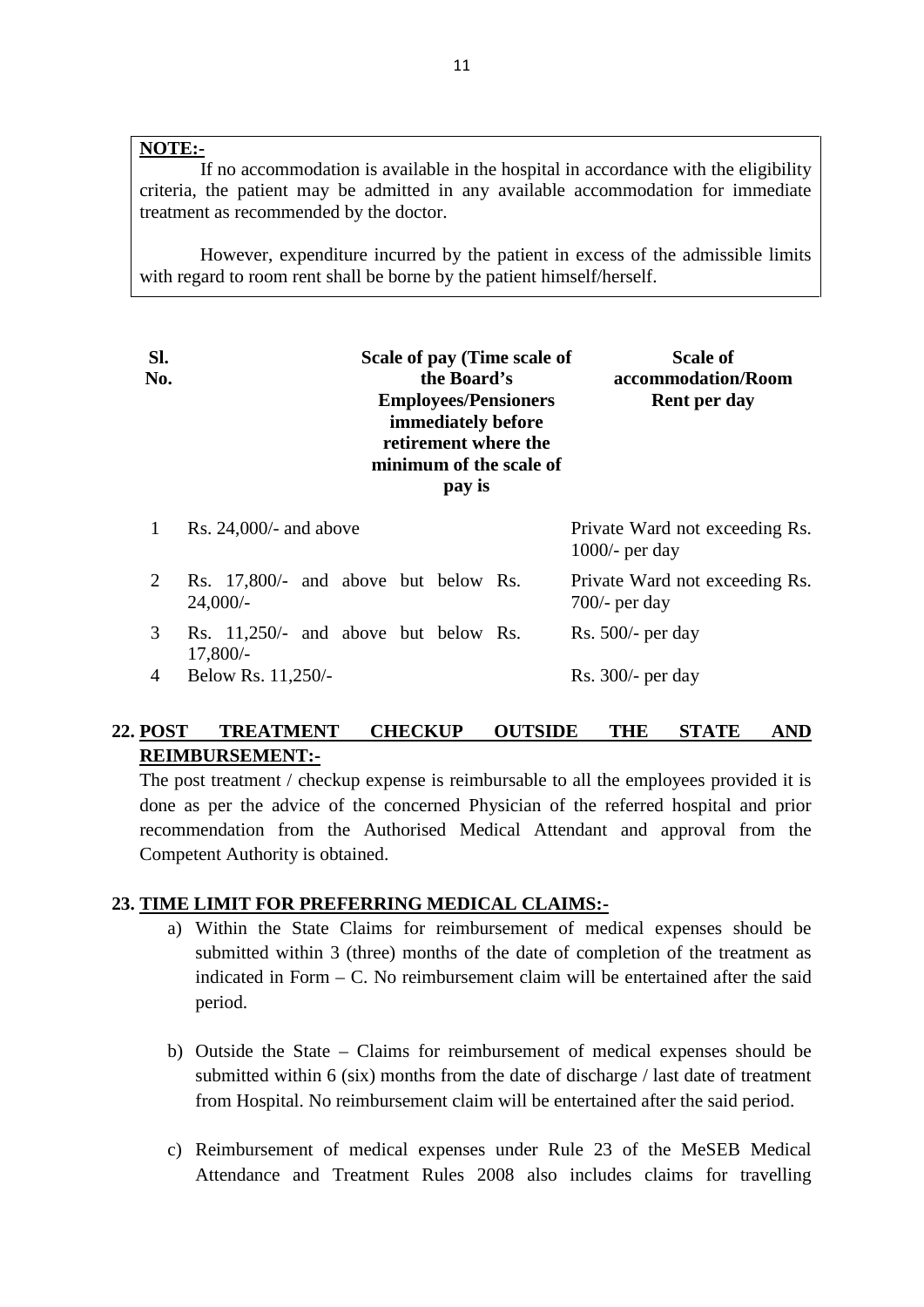allowance for the purpose of such medical treatment. T.A. claims should be submitted as per T.A. Rules. 24. **APPLICATION FOR MEDICAL TREATMENT OUTSIDE THE STATE:**<br>
Application for medical treatment outside the state and claiming reimbursement of

medical expenditure should be filled up in the prescribed Form "D" and submitted through the Controlling Officer. **25. INDIAN SYSTEMS OF MEDICINE AND HOMEOPATHY:**<br>For treatment under Indian Systems of Medicine and Homeopathy, a

For treatment under Indian Systems of Medicine and Homeopathy, a referral certificate from Government Doctors in-charge Ayurvedic/Homeopathy/Hospitals/Dispensaries is to be produced for recommendation by the Board's Authorised Medical Attendant and approval by the Competent Authority.

# **26. APPROVED HOSPITALS/INSTITUTIONS FOR TREATMENT OF BOARD'S** EMPLOYEES OUTSIDE THE STATE:<br>
The details are as follows:-<br>
1) Guwahati Medical College Hospital.<br>
2) Assam Medical College, Dibrugarh.

The details are as follows:-

- 
- 1) Guwahati Medical College Hospital.<br>2) Assam Medical College, Dibrugarh.<br>3) Silchar Medical College, Silchar.
- 
- The details are as follows:-<br>3) Guwahati Medical College Hospital.<br>3) Silchar Medical College, Dibrugarh.<br>3) Silchar Medical College, Silchar.<br>4) Down Town Hospital, Guwahati (f 1) Guwahati Medical College Hospital.<br>2) Assam Medical College, Dibrugarh.<br>3) Silchar Medical College, Silchar.<br>4) Down Town Hospital, Guwahati (for specialised investigation and treatment and<br>EN&T cases). EN&T cases). 1) Silchar Medical College, Dibrugarh.<br>
3) Silchar Medical College, Silchar.<br>
4) Down Town Hospital, Guwahati (for specialised investigation and treatm<br>
EN&T cases).<br>
5) Relief Nursing Home & Infertility Clinic, Guwahati ( 6) Silchar Medical College, Silchar.<br>
4) Down Town Hospital, Guwahati (for specialised investigation<br>
EN&T cases).<br>
5) Relief Nursing Home & Infertility Clinic, Guwahati (for infertili<br>
6) Dr. B.Baruah Cancer Institute, Gu 4) Down Town Hospital, Guwahati (for specialised<br>EN&T cases).<br>5) Relief Nursing Home & Infertility Clinic, Guwahati (6)<br>Dr. B.Baruah Cancer Institute, Guwahati (for cancer (7)<br>8) Sankerdeva Netralaya, Guwahati (for eye cas EN&T cases).<br>
5) Relief Nursing Home & Infertility Clinic, Guwahati (for infertility cases).<br>
6) Dr. B.Baruah Cancer Institute, Guwahati (for cancer cases).<br>
7) Sankerdeva Netralaya, Guwahati (for eye cases).<br>
8) Institute
- 9) Assam Lithotripsy, Centre, Guwahati (for infertility compared) Dr. B. Baruah Cancer Institute, Guwahati (for cancer cases).<br>
9) Sankerdeva Netralaya, Guwahati (for eye cases).<br>
8) Institute of Neurological Science, Disp
- 10) F. B. Baruah Cancer Institute, Guwahati (for ca<br>
10) Sankerdeva Netralaya, Guwahati (for eye cases)<br>
10) Institute of Neurological Science, Dispur, Guwa<br>
10) Assam Lithotripsy, Centre, Guwahati (for kidne<br>
10) Mental H
- 
- 
- 7) Sankerdeva Netralaya, Guwahati (for eye cases).<br>8) Institute of Neurological Science, Dispur, Guwah<br>9) Assam Lithotripsy, Centre, Guwahati (for kidney<br>10) Mental Hospital, Tezpur (for mental cases).<br>11) Calcutta Medical
- 
- 
- 
- 12) B.M. Birla Heart Institute, Calcutta (for heurology) Assam Lithotripsy, Centre, Guwahati (for kidney & gall cases).<br>10) Mental Hospital, Tezpur (for mental cases).<br>11) Calcutta Medical College Hospital, Calcutta.<br>12) B 13) Assam Lithotripsy, Centre, Guwahati (for kidney & gall cases).<br>
10) Mental Hospital, Tezpur (for mental cases).<br>
11) Calcutta Medical College Hospital, Calcutta.<br>
12) B.M. Birla Heart Institute, Calcutta (for cardiolo lithotripsy). 11) Calcutta Medical College Hospital, Calcutta.<br>12) B.M. Birla Heart Institute, Calcutta (for cardiological cases).<br>13) Work hart Medical Centre, Calcutta (for kidney stone a<br>lithotripsy).<br>14) Chittaranjan Cancer Institut
- 
- 12) B.M. Birla Heart Institute, Calcutta (for cardiological cases).<br>
13) Work hart Medical Centre, Calcutta (for kidney stone and gall stone cases for<br>
14) Chittaranjan Cancer Institute Calcutta (for cancer cases).<br>
15) Al treatment). 14) Chittaranjan Cancer Institute Calcutta (for cance<br>15) All India Institute of Medical Science, New D<br>treatment).<br>16) Mental Hospital, Ranchi (for mental cases).<br>17) Christian Medical College & Hospital, Vello 14) Chittaranjan Cancer Institute Calcutta (for cancer cases).<br>
15) All India Institute of Medical Science, New Delhi (for specialised investigation and<br>
16) Mental Hospital, Ranchi (for mental cases).<br>
17) Christian Medic
- 
- treatment). treatment).<br>
16) Mental Hospital, Ranchi (for mental cases).<br>
17) Christian Medical College & Hospital, Vellore (for<br>
treatment).<br>
18) Adyara, Cancer Institute, Madras (for cancer cases).<br>
19) Apollo Hospital, Madras (for 16) Mental Hospital, Ranchi (for mental cases).<br>17) Christian Medical College & Hospital, Vellore (for specialised invest<br>treatment).<br>18) Adyara, Cancer Institute, Madras (for cancer cases).<br>19) Apollo Hospital, Madras (fo 17) Christian Medical College & Hospital, Vellore (for special treatment).<br>18) Adyara, Cancer Institute, Madras (for cancer cases).<br>19) Apollo Hospital, Madras (for specialised investigation and treated).<br>20) Sankar Netral
- 
- 18) Adyara, Cancer Institute, Madras (for cancer cases).<br>19) Apollo Hospital, Madras (for specialised investigation and treatment).<br>20) Sankar Netralaya, Madras (for specialised eye treatment).<br>21) Tata Cancer Institute, M
- 
-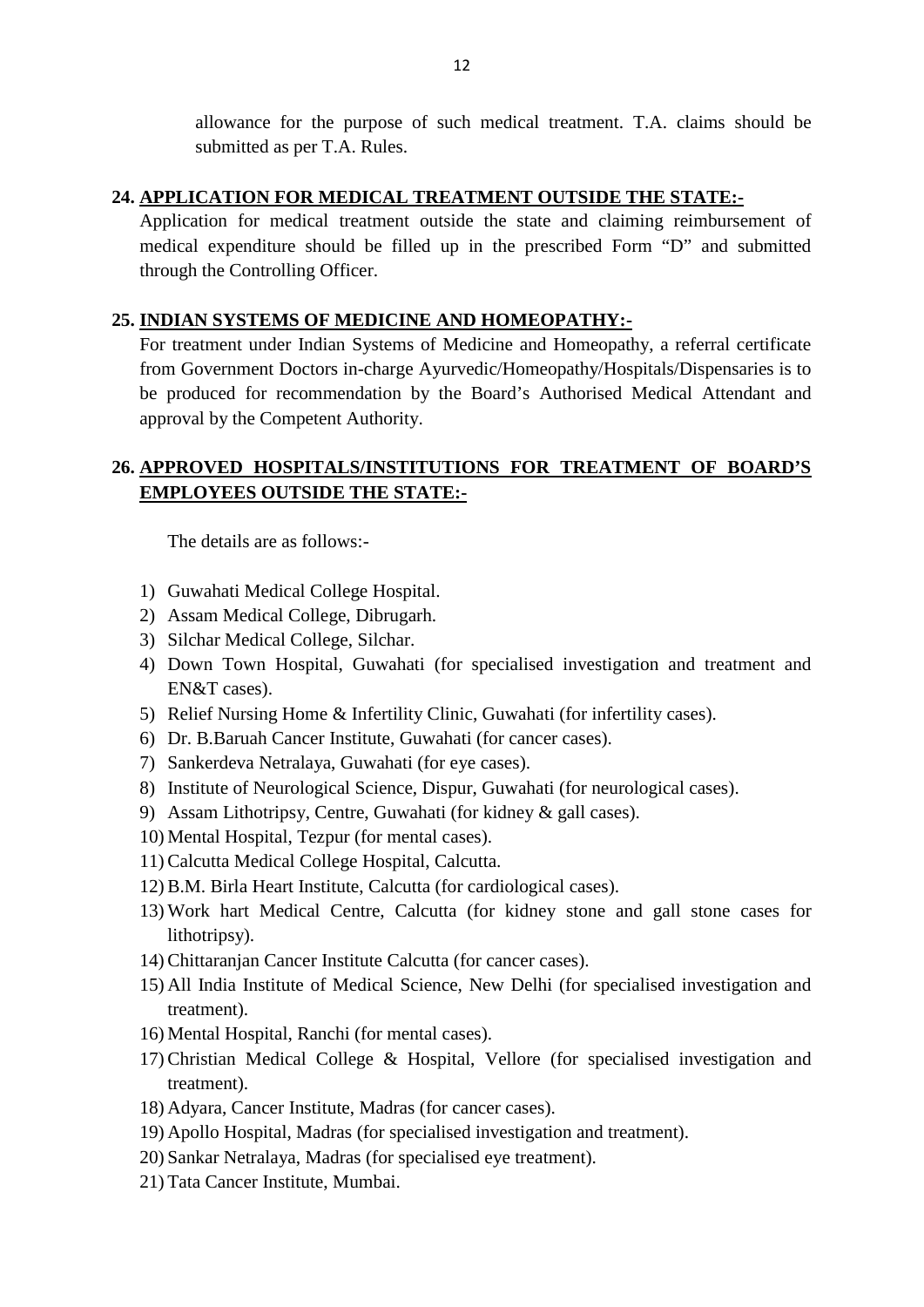13<br>22) Dispur Polyclinic & Nursing Home, Guwahatai (for bone diseases).<br>23) Jaslok Cancer Research Institute, Mumbai. 13<br>22) Dispur Polyclinic & Nursing Home, Guwahatai<br>23) Jaslok Cancer Research Institute, Mumbai.<br>24) Eye Hospital, Sitapur, Uttar Pradesh.

- 13<br>22) Dispur Polyclinic & Nursing Home, Guw<br>23) Jaslok Cancer Research Institute, Mumba<br>24) Eye Hospital, Sitapur, Uttar Pradesh.<br>25) School of Tropical Medicines, Calcutta. 22) Dispur Polyclinic & Nursing Home, Guwaha<br>23) Jaslok Cancer Research Institute, Mumbai.<br>24) Eye Hospital, Sitapur, Uttar Pradesh.<br>25) School of Tropical Medicines, Calcutta.<br>26) B.B.Cancer Institute, Calcutta. 22) Dispur Polyclinic & Nursing Home<br>23) Jaslok Cancer Research Institute, M<br>24) Eye Hospital, Sitapur, Uttar Prades<br>25) School of Tropical Medicines, Calc<br>26) B.B.Cancer Institute, Calcutta.<br>27) Ramkrishna Seva Kuwisdan, 23) Jaslok Cancer Research Institute, Mumbai.<br>24) Eye Hospital, Sitapur, Uttar Pradesh.<br>25) School of Tropical Medicines, Calcutta.<br>26) B.B.Cancer Institute, Calcutta.<br>27) Ramkrishna Seva Kuwisdan, Calcutta.<br>28) Cancer Res
- 
- 
- 
- 
- 24) Eye Hospital, Sitapur, Uttar Pradesh.<br>25) School of Tropical Medicines, Calcutta.<br>26) B.B.Cancer Institute, Calcutta.<br>27) Ramkrishna Seva Kuwisdan, Calcutta.<br>28) Cancer Research Centre, Thakurpurkar, Calcutta.<br>29) Orth 25) School of Tropical Medicines, Calcutta.<br>26) B.B.Cancer Institute, Calcutta.<br>27) Ramkrishna Seva Kuwisdan, Calcutta.<br>28) Cancer Research Centre, Thakurpurkar, Calcutta<br>29) Orthopaedic and Prosthetic Centre, Madras.<br>30)
- 
- 
- 26) B.B.Cancer Institute, Calcutta.<br>27) Ramkrishna Seva Kuwisdan, C<br>28) Cancer Research Centre, Thak<br>29) Orthopaedic and Prosthetic Ce<br>30) G.B. Pant Hospital, Delhi.<br>31) Post Graduate Institute of Med 27) Ramkrishna Seva Kuwisdan, Calcutta.<br>28) Cancer Research Centre, Thakurpurkar, Calcutta.<br>29) Orthopaedic and Prosthetic Centre, Madras.<br>30) G.B. Pant Hospital, Delhi.<br>31) Post Graduate Institute of Medical Education & R 28) Cancer Research Centre, Thakurp<br>29) Orthopaedic and Prosthetic Centre<br>30) G.B. Pant Hospital, Delhi.<br>31) Post Graduate Institute of Medical<br>32) Apollo Hospitals, Hyderabad.<br>33) B.M.Birla Institute, Kolkata. 29) Orthopaedic and Prosthetic Centr<br>30) G.B. Pant Hospital, Delhi.<br>31) Post Graduate Institute of Medica<br>32) Apollo Hospitals, Hyderabad.<br>33) B.M.Birla Institute, Kolkata.<br>34) Nightingale Diagnotic & Eye Car 30) G.B. Pant Hospital, Delhi.<br>31) Post Graduate Institute of Medical Education & Research, Chandi;<br>32) Apollo Hospitals, Hyderabad.<br>33) B.M.Birla Institute, Kolkata.<br>34) Nightingale Diagnotic & Eye Care Research Centre, C 31) Post Graduate Institute of Medical Education &<br>32) Apollo Hospitals, Hyderabad.<br>33) B.M.Birla Institute, Kolkata.<br>34) Nightingale Diagnotic & Eye Care Research Ce<br>35) Indraprastha Apollo Hospitals, New Delhi.<br>36) Medwi
- 
- 
- 33) B.M.Birla Institute, Kolkata.<br>34) Nightingale Diagnotic & Eye Care Research Centre, Calcutta.<br>35) Indraprastha Apollo Hospitals, New Delhi.<br>36) Medwin Hospital, Hyderabad.<br>37) Good Health Hospital Pvt. Ltd, G.S.Road Di
- 
- 
- 32) Apollo Hospitals, Hyderabad.<br>33) B.M.Birla Institute, Kolkata.<br>34) Nightingale Diagnotic & Eye Care<br>35) Indraprastha Apollo Hospitals, Nev<br>36) Medwin Hospital, Hyderabad.<br>37) Good Health Hospital Pvt. Ltd, G.S 34) Nightingale Diagnotic & Eye Care Research Co<br>35) Indraprastha Apollo Hospitals, New Delhi.<br>36) Medwin Hospital, Hyderabad.<br>37) Good Health Hospital Pvt. Ltd, G.S.Road Dispi<br>38) Jaslok Hospital Research Centre, Mumbai.<br>
- 
- 35) Indraprastha Apollo Hospitals, New Delhi.<br>36) Medwin Hospital, Hyderabad.<br>37) Good Health Hospital Pvt. Ltd, G.S.Road Dispur, Guwahati.<br>38) Jaslok Hospital Research Centre, Mumbai.<br>39) Guwahati Neurological Research Ce
- 36) Medwin Hospital, Hyderabad.<br>37) Good Health Hospital Pvt. Ltd, G.S.Road Dispur, Guwahati.<br>38) Jaslok Hospital Research Centre, Mumbai.<br>39) Guwahati Neurological Research Centre Heart Institute, Guwahati.<br>40) Madras Med 37) Good Health Hospital Pvt. Ltd, G.S.Road Dispur, Guwahati.<br>38) Jaslok Hospital Research Centre, Mumbai.<br>39) Guwahati Neurological Research Centre Heart Institute, Guwaha<br>40) Madras Medical Mission, Institute of Cardiova 38) Jaslok Hospital Research Centre, Mumbai.<br>39) Guwahati Neurological Research Centre Heart Institute, Guwahati.<br>40) Madras Medical Mission, Institute of Cardiovascular Diseases, Chennai.<br>41) Ruby General Hospital, Kolkat 39) Guwahati Neurological Research Centre Heart Institute, Guwahati.<br>40) Madras Medical Mission, Institute of Cardiovascular Diseases, Chen<br>41) Ruby General Hospital, Kolkata.<br>42) Nemeare Hospital, Guwahati (for burn and p 40) Madras Medical Mission, Institute of Card<br>41) Ruby General Hospital, Kolkata.<br>42) Nemeare Hospital, Guwahati (for burn an<br>43) Rajiv Gandhi Cancer Institute and Resear<br>44) Sir Ganga Ram Hospital, New Delhi.<br>45) Escort H
- 
- 
- 
- 
- 
- 41) Ruby General Hospital, Kolkata.<br>42) Nemeare Hospital, Guwahati (for burn and plastic surgery c<br>43) Rajiv Gandhi Cancer Institute and Research Centre, New De<br>44) Sir Ganga Ram Hospital, New Delhi.<br>45) Escort Heart Insti 42) Nemeare Hospital, Guwahati (for burn and plastic surgery cases only).<br>43) Rajiv Gandhi Cancer Institute and Research Centre, New Delhi.<br>44) Sir Ganga Ram Hospital, New Delhi.<br>45) Escort Heart Institute and Research Cen 43) Rajiv Gandhi Cancer Institute and Research Centre, New Delhi.<br>44) Sir Ganga Ram Hospital, New Delhi.<br>45) Escort Heart Institute and Research Centre, New Delhi.<br>46) Rabindranath Tagore International Institute of Cardiac 44) Sir Ganga Ram Hospital, New Delhi.<br>45) Escort Heart Institute and Research Centre, New Delhi.<br>46) Rabindranath Tagore International Institute of Cardiac Science, Kolkata.<br>47) Cancer Centre Welfare Home and Research Ins 45) Escort Heart Institute and Research Centr<br>46) Rabindranath Tagore International Institu<br>47) Cancer Centre Welfare Home and Resear<br>48) B.P.Poddar Hospital and Medical Resear<br>49) Lifeline Healthcare Service Chennai.<br>50) 46) Rabindranath Tagore International In<br>47) Cancer Centre Welfare Home and Re<br>48) B.P.Poddar Hospital and Medical Res<br>49) Lifeline Healthcare Service Chennai.<br>50) International Hospital Guwahati.<br>51) Pratiksha Hospital Gu
- 
- 
- 
- 
- 

47) Cancer Centre Welfare Home and<br>48) B.P.Poddar Hospital and Medical<br>49) Lifeline Healthcare Service Chen<br>50) International Hospital Guwahati.<br>51) Pratiksha Hospital Guwahati.<br>In consonance with the National B.P.Poddar Hospital and Medical Research Limited, Kolkata.<br>Lifeline Healthcare Service Chennai.<br>International Hospital Guwahati.<br>In consonance with the National Health Programme of the Government in so far as<br>alternative S alternative System of Medicine is concerned the following hospitals are included. 50) International Hospital Guwahati.<br>51) Pratiksha Hospital Guwahati.<br>In consonance with the National Health Programme of<br>alternative System of Medicine is concerned the followin<br>52) Central Research Institute for Homeopat 51) Pratiksha Hospital Guwahati.<br>
In consonance with the National Health Programme of the Government in so far as<br>
alternative System of Medicine is concerned the following hospitals are included.<br>
52) Central Research Ins

- 
- 

# **Note:-**

Hospitals recognised by the Government of Meghalaya will also be recognised by the Board by issue of administrative order.

# **27. APPROVED HOSPITALS/INSTITUTIONS/NURSING HOMES INSIDE THE**<br>STATE:-**STATE :** by the Board by issue of<br> **(a) COVED HOSPITALS/INS**<br> **(a) Government Hospitals:**<br>
(i) All Government Hospit **OVED HOSPITALS/INSTITUTIONS/NURSI**<br>
<u>E: :-</u><br> **vernment Hospitals:**<br>
(i) All Government Hospitals in the State<br>
(ii) NEIGRIHMS. **EXAMPLE EXECUTE:**<br>
<u>EXAMPLE</u><br>
(i) All Governme<br>
(ii) NEIGRIHMS.

- 
-